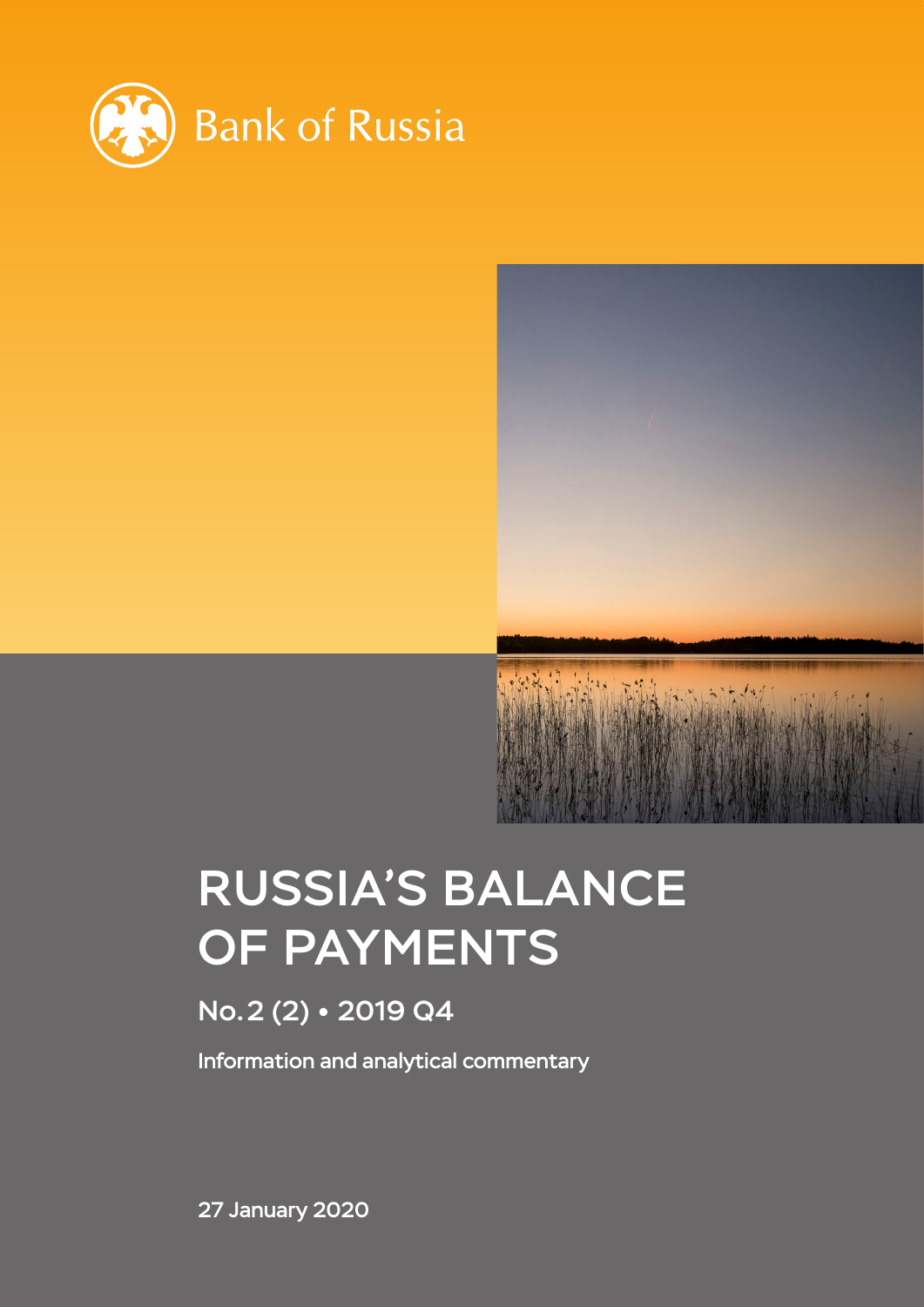## RUSSIA'S BALANCE OF PAYMENTS (2019 Q4)1

- In 2019 Q4, the current account surplus totalled \$16 billion, shrinking by \$22 billion YoY largely because of the decline in world prices for a range of key Russian export goods.
- Net borrowing in the public sector was up, exceeding \$5 billion (2018 Q4: net lending \$1 billion; 2019 Q3: net borrowing – \$3.5 billion), amid an increase in the net purchase by non-residents of Russian sovereign debt securities in the secondary market.
- The balance of financial transactions in the private sector (net lending) contracted to \$6 billion from \$33 billion in 2018 Q4: the intensity of acquisition of foreign assets and reduction of external liabilities decreased.
- As a result of transactions recognised in the balance of payments, the international reserves (reserve assets) increased by \$15 billion (2018 Q4: +\$3 billion) primarily owing to fiscal rule-based foreign currency purchases. By the end of 2019, Russia's international reserves grew to \$554 billion.

#### Current account

In 2019 Q4, the current account surplus decreased by \$22 billion to \$16 billion (hereinafter, changes are year-on-year, unless indicated otherwise). Overall, it reduced by \$43 billion in 2019, to \$71 billion. That was mainly caused by the contraction of the trade balance surplus. Another reason was the expanded deficit of the investment income balance as a result of larger dividend payouts by Russian companies to investors, in particular to foreign investors.

#### *Exports*

The value of goods and service exports continued to decline in Q4, dropping by 8% (2019 Q3: -6%). The reason for this was that world prices for energy commodities and some metals remained below the previous year's level amid the subdued growth of the global economy.

**Oil.** The value of oil and petroleum product exports declined by 14% in Q4, with the price of Urals crude falling by over 7%. The negative price effect increased due to the 1–2 month time lag of changes in the global oil price affecting the export prices of oil and petroleum products. Thus, the value of exports in Q4 was also impacted by a more significant annual fall

in the world oil price in August–September. Exports were also subdued because of the decrease in oil production in Russia, as required by the OPEC+ agreements. However, according to up-to-date information from the Federal Customs Service, the export quantities of oil and petroleum products expanded by 3% in October–November 2019, mostly owing to larger supplies to Turkey. This was the result of the improved economic situation in that country and the refocusing of its oil imports from sanctioned Iran to other exporters. In addition, the competition between Russia and the USA for the EU market tightened. Yet, Russia managed to keep its leadership in this market (January–November 2019: 29% of the EU's oil and petroleum product imports, according to Eurostat). Russia retained its position in the Chinese market at the previous year's good level (January–November 2019: 15% of China's oil imports, according to the customs service). The growth of exports from Russia and Saudi Arabia offset the shrinkage of supplies to China from Iran and Venezuela.

**Natural gas.** The decline in the value of exports of natural gas in the gaseous state slowed down to 25% in Q4 compared to 32% in Q3. Firstly, this was the result of the recovery of the gas price in Europe (which is the key market for Russia). According to the World Bank, it was up by 29% against 2019 Q3, while remaining 41% below the level recorded in 2018 Q4. Secondly,

*<sup>1</sup> The commentary on the balance of payments includes a preliminary estimate of its indicators in 2019 Q4 and actual data on the international reserves.*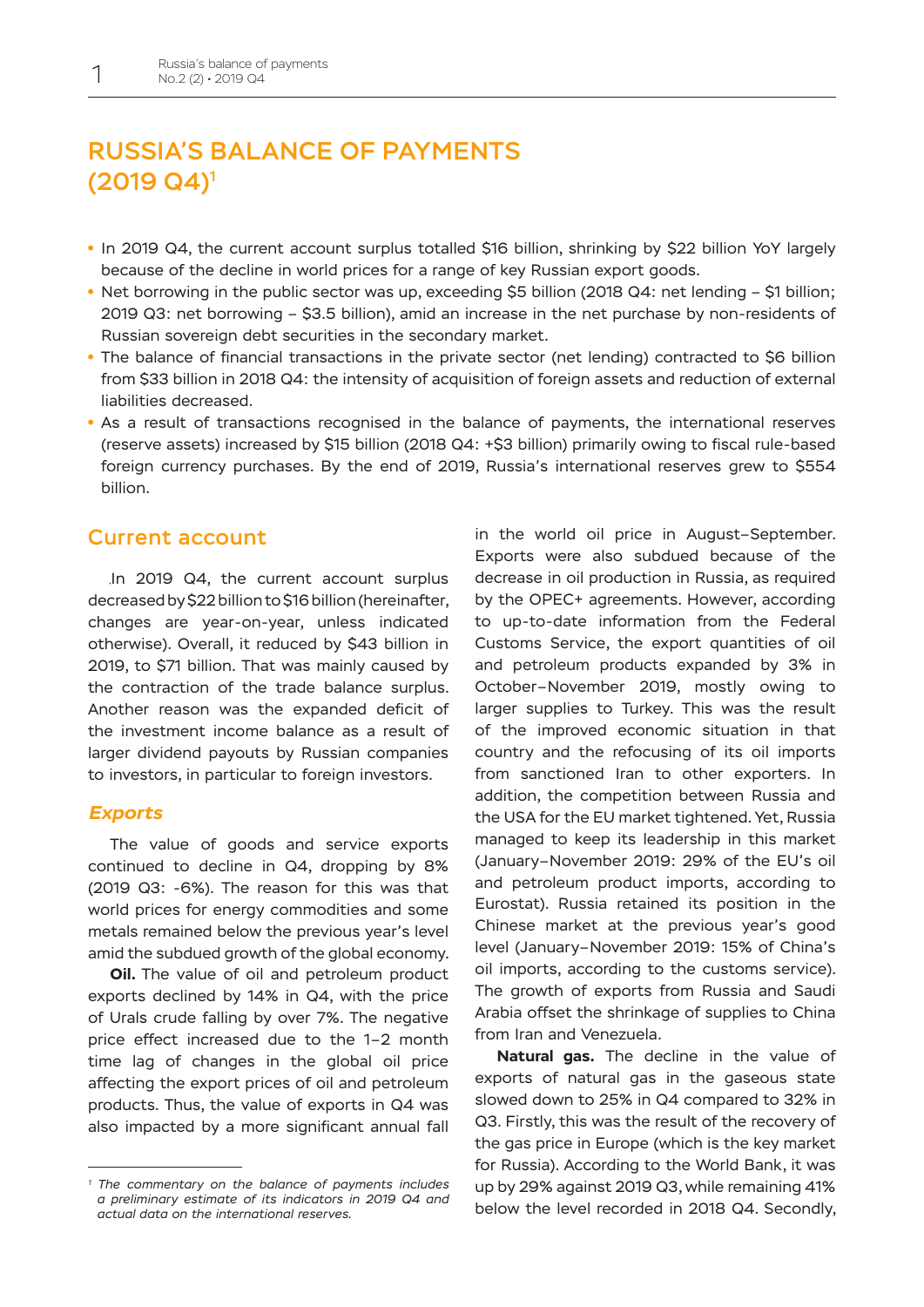#### RUSSIA'S BALANCE OF PAYMENTS (BILLIONS OF US DOLLARS)\*

| ۰. |  |
|----|--|
|----|--|

**2017 2018 2019 Q1 Q2 Q3 Q4 Q1 Q2 Q3 Q4 Q1 Q2 Q3 Q4\*\* Current account 21.1 1.6 -3.3 13.0 29.8 17.9 27.4 38.4 33.8 9.9 10.6 16.3** Trade balance 34.5 25.1 20.6 34.6 44.1 45.4 47.8 57.2 47.0 39.5 37.6 39.1 *Exports* 82.6 83.8 84.4 102.3 101.5 108.8 110.4 122.4 102.6 101.5 102.9 110.9 *Imports* 48.1 58.7 63.8 67.7 57.4 63.4 62.7 65.2 55.7 62.0 65.3 71.9 8.5 - 11.3 -11.3 -8.5 - 11.3 -8.5 -1.7 -9.9 -8.4 -6.6 -7.7 -8.8 -6.9 -5.7 -9.9 -11.3 -8.5 -1.7 -9.9 -8.4 -6.6 -7.7 -8.8 -6.9 -5.7 -9.1 -11.3 -8.5 *Exports* 12.3 14.7 15.3 15.4 13.9 16.7 17.4 16.7 14.2 15.7 17.3 16.4 *Imports* 17.5 22.4 25.1 23.8 20.5 24.3 26.1 23.6 20.0 24.8 28.6 24.9 Primary and secondary income account -8.1 -15.8 -14.0 -13.1 -15.8 -14.0 -13.1 -17.7 -19.8 -11.6 -11.9 -7.4 -20.5 -15.7 -14.2 **Financial account, excluding reserve assets 10.8 -2.1 -10.6 14.0 12.4 9.3 24.1 30.8 12.6 -5.1 -7.2 -2.1 Balance of financial assets and liabilities of public sector -5.9 -3.9 -10.3 6.7 -6.5 11.1 2.9 1.5 -9.0 -5.9 -3.5 -5.3 Balance of financial assets and liabilities of private sector 16.7 1.8 -0.3 7.3 18.9 -1.8 21.2 29.3 21.6 0.8 -3.8 3.2** 80- | 5.8 | 5.2 | 5.2 | 5.3 | 5.2 | 5.3 | 5.2 | 5.2 | 5.2 | 5.2 | 5.2 | 5.3 | 5.2 | 5.2 | 5.2 | 5.2 | 5.2 | 5. Liabilities of other sectors -3.6 | 13.0 | 3.0 | 3.0 | 1.7 | 1.0 | 4.0 | -8.4 | -0.8 | 5.7 | 13.0 | 5.3 | 1.7 80nk assets 13.6 | -2.5 | -16.3 | 0.8 | 0.3 | -5.7 | 8.6 | -4.5 | -2.5 | -16.3 | -5.7 | -8.2 | -8.2 | -8.2 | -Assets of other sectors  $-4.6$  5.5  $111$  4.0  $171$  -1.7  $0.5$  1.48  $15.0$  0.6  $-0.5$  1.0.8 **Net errors and omissions 0.9 4.1 -0.7 -1.7 2.1 2.9 1.7 -4.3 -2.6 1.9 -1.8 -2.8 Change in reserve assets 11.3 7.5 6.5 -2.7 19.3 11.3 5.0 2.6 18.6 16.6 15.9 15.4 For reference: financial transactions of private sector (net lending (+)/net borrowing (–)) 15.3 -2.2 0.2 11.0 15.9 -4.8 18.8 33.1 24.0 -1.1 -2.2 5.9**

\* In financial account, surplus denotes net lending and deficit denotes net borrowing. In assets and liabilities, '+' denotes growth, '-' denotes decline.

\*\* Estimate of balance of payments indicators and actual data on international reserves.

the export quantities of Russian gas increased by 9% in October–November 2019 (according to the Federal Customs Service). This growth was primarily driven by larger supplies to the EU amid the contraction of gas production in the EU. Another contributor to the expansion of Russian exports was the upsurge in LNG exports (by 2.5 times in October–November 2019) as the Yamal LNG plant reached its design capacity in late 2018 and the Cryogas-Vysotsk plant started shipping LNG, in particular to the external market.

**Non-oil and gas exports.** In 2019 Q4, the value of exports of commodities, other than oil and gas, declined by 3% (2019 Q3: +7%). According to the Federal Customs Service, October–November 2019 saw a marked reduction in both the value and quantities of ferrous metal, aluminium, copper and coal exports amid moderate external demand. The IHS MPI index (new export orders in manufacturing) also indicated weak external demand over that period. At the same time, service exports remained almost unchanged.

#### *Imports*

The rise in the value of goods and service imports sped up to 9% in 2019 Q4 from 6% in 2019 Q3, driven by the appreciation of the ruble. The annual growth rate of the nominal effective exchange rate of the ruble went up to 6% in Q4 (vs 4% in Q3). The quicker growth of the Russian economy in 2019 H2 also supported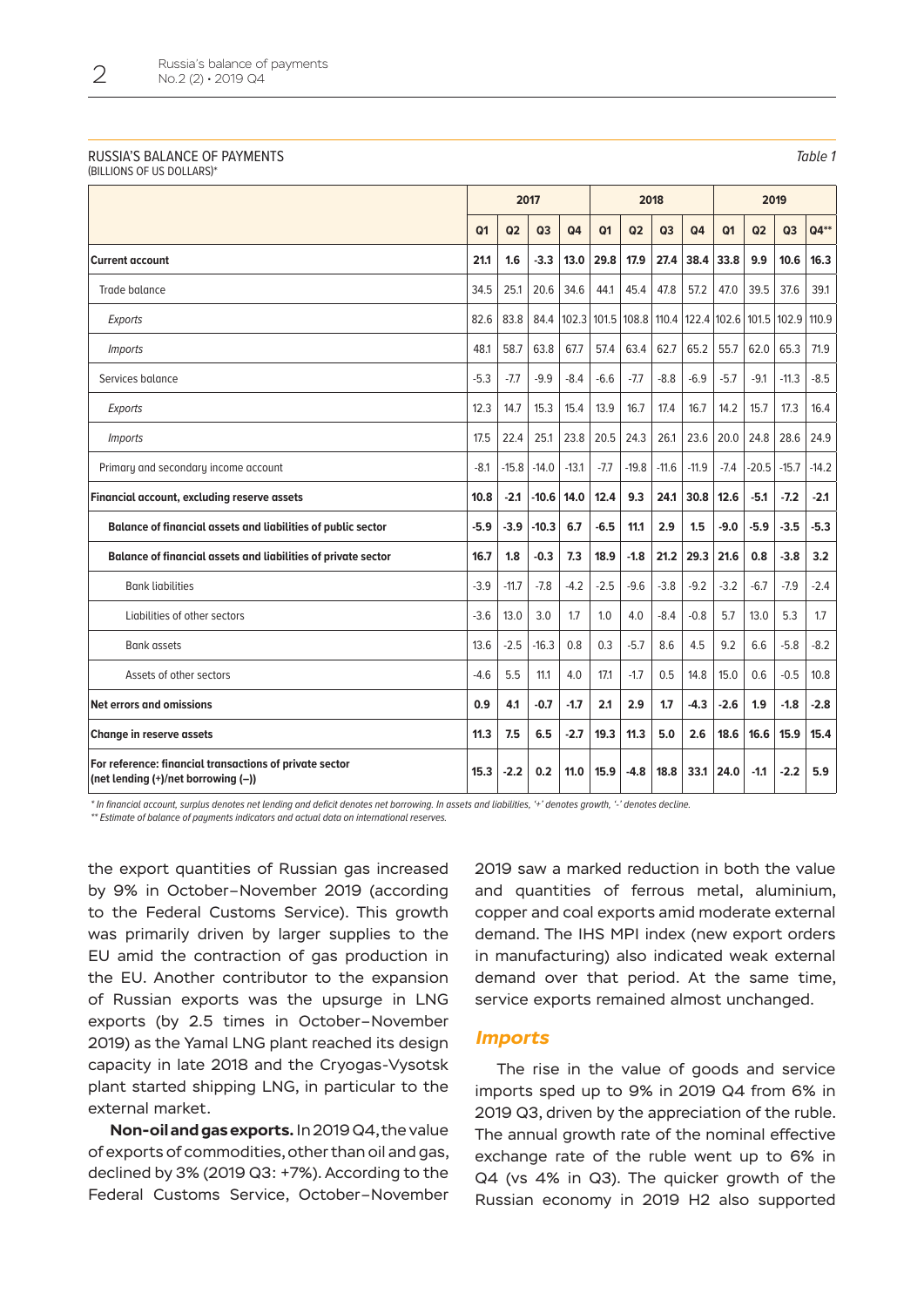the imports. According to the Federal Customs Service, October–November 2019 recorded an increase in imports of some investment goods (machinery, industrial and laboratory equipment, pipeline and boiler fittings, and railway locomotive components). Imports of a range of consumer goods (medicines, telephones, some apparels) also expanded. The revival of consumption also supported an increase in the imports of services, primarily tourism services, resulting in a larger deficit in the balance of services.

## Financial account

### *Public sector2*

In 2019 Q4, net borrowing in the public sector was up, exceeding \$5 billion (2018 Q4: net lending – \$1 billion; 2019 Q3: net borrowing – \$3.5 billion) as non-residents increased their purchases of Russian securities amid slower inflation and the expected easing of monetary policy by the Bank of Russia. The balance of foreign investors' transactions to buy and sell Russian sovereign debt securities in the secondary market denominated in both Russian rubles and foreign currency expanded to \$4 billion (2018 Q4: -\$1.5 billion; 2019 Q3: +\$1 billion), primarily driven by purchases of ruble-denominated securities.

## *Financial transactions of private sector*

Net lending by the Russian private sector to the rest of the world shrank to \$6 billion in 2019 Q4 (2018 Q4: \$33 billion) mostly because of banks' transactions. In 2019 Q4, banks' foreign assets decreased in comparison with 2018 Q4 when they grew amid the suspension of fiscal rule-based foreign currency purchases. The contraction of the balance of the private sector's financial transactions in 2019 Q4 was also associated with a considerable reduction in banks' external liabilities. Foreign liabilities of other sectors went up in 2019 Q4 owing to foreign direct investment. However, the growth of foreign assets in other sectors was below last year's readings against the backdrop of smaller direct investment than in 2018.

#### *International reserves*

As a result of transactions recognised in the balance of payments, the reserve assets increased by \$15 billion in 2019 Q4 (2018 Q4: +\$3 billion), primarily driven by fiscal rule-based foreign currency purchases. Overall, supported by transactions, revaluations and other adjustments, the international reserves rose by \$23 billion in 2019 Q4 to total \$554 billion. As forecast by the Bank of Russia, the fiscal rule will help further build up Russia's international reserves in 2020.

*<sup>2</sup> Including the federal government, the local government and the central bank.*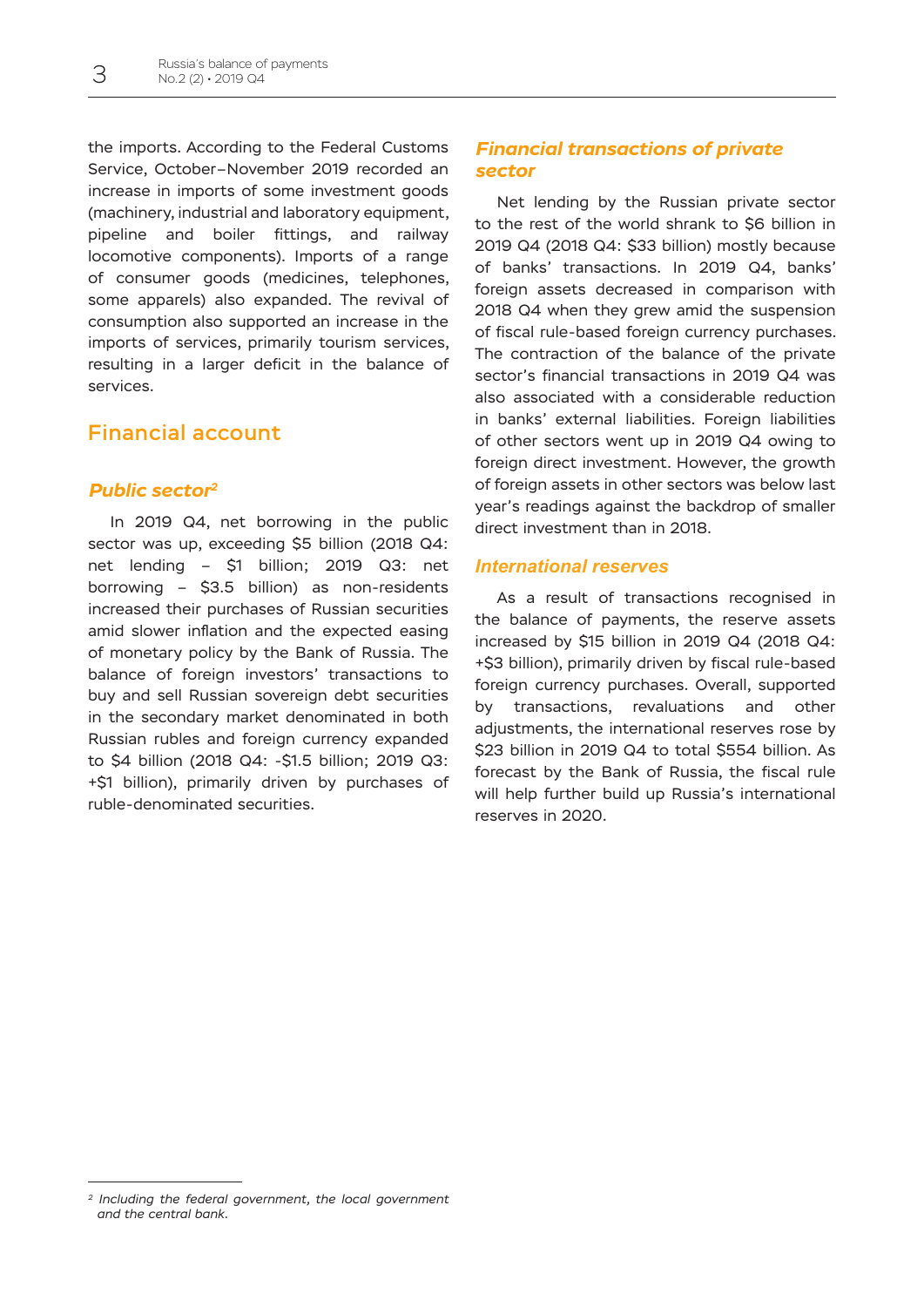



CURRENT ACCOUNT Chart 3



Source: Bank of Russia.

#### INTERNATIONAL RESERVES Chart 4









Source: Bank of Russia.



<sup>\* &#</sup>x27;+' denotes net lending and '-' denotes net borrowing. Source: Bank of Russia.



Financial assets and liabilities of private sector

\* '+' denotes net lending and '-' denotes net borrowing. Source: Bank of Russia.

Sources: Bank of Russia, Rosstat.

-10

0

10

20

30

40

## FINANCIAL ACCOUNT BALANCE\* Chart 5

-20 -10  $\Omega$ 10 20 30 40